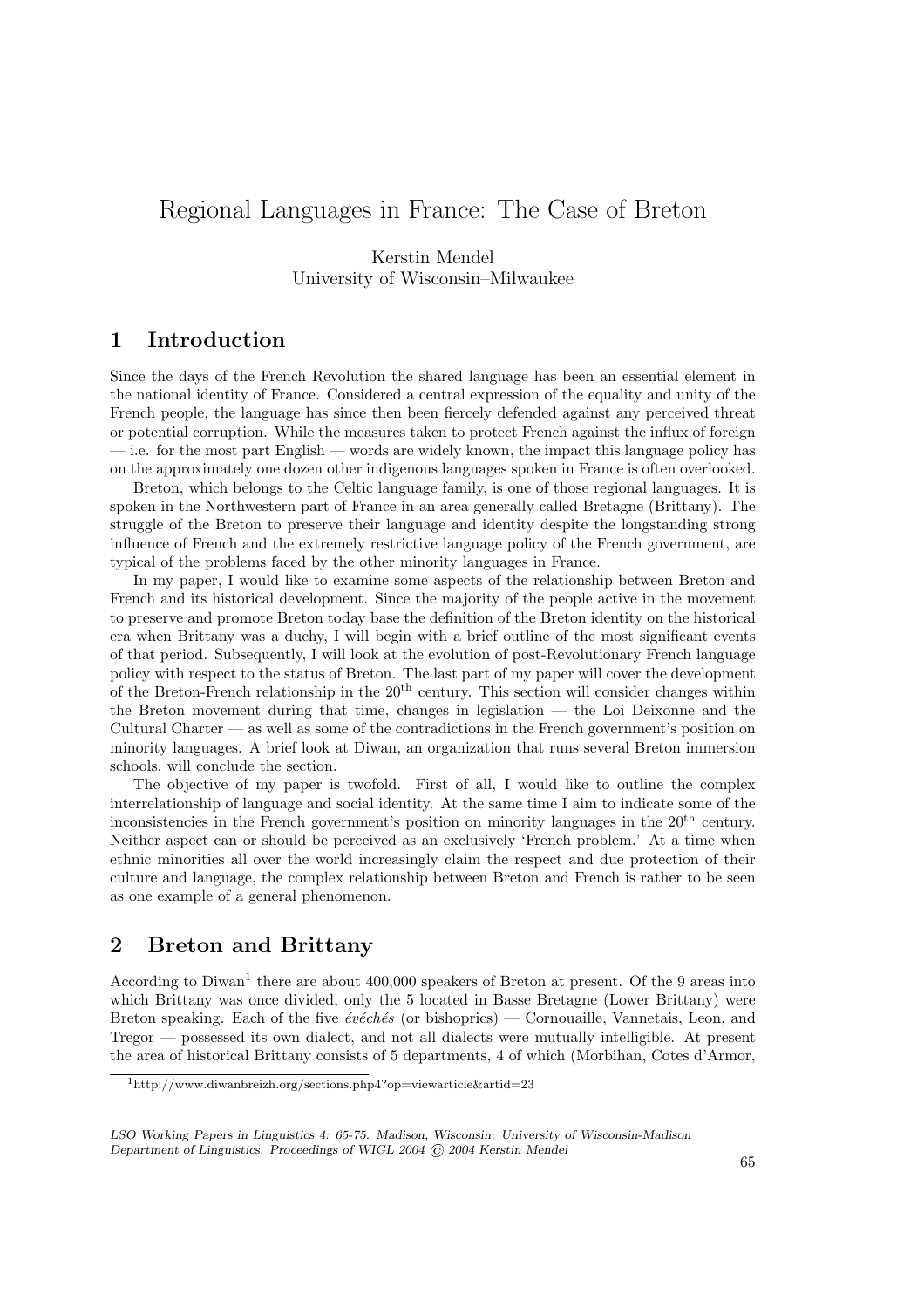Finistere, Ille-et-Villaine) make up the administrative region Bretagne, while the department Loire-Atlantique belongs to the region Pays de la Loire.

There are two different spelling systems for Breton. The more dominant one, referred to as KLTG, is an interdialectal orthography based on the Breton dialects Kerne (Cornouaille=K), Leon  $(=L)$ , Treger (Tregor=T), and Gwened (Vannes=G).

# 3 Outline of the history of Brittany<sup>2</sup>

Before the arrival of the Romans, Brittany — referred to as Armorica in texts of the period was inhabited by several celtophonic tribes. The Roman settlement of the area, which began in 56 BC, pushed the Celtic language into the Western part of the region. The introduction of Latin in the Eastern part of Armorica is generally regarded as the beginning of Gallo. In the late 5th and early  $6<sup>th</sup>$  century more Celtic-speaking peoples arrived in Armorica from Southern Britain. These peoples were fleeing from a Scottish invasion and settled in the Western and Northern parts of the region. The majority of the groups apparently came from Wales, and it is generally believed that these migrations are the reason for the close similarities between Breton, Welsh, and Cornish. Since the new arrivals did not settle in the Eastern Armorica, two distinct Armoricas emerged from this period: one Breton and one Roman, specifically Merovingian (after the 6<sup>th</sup> century). Gallo-Frankish Armorica consisted of the dioceses of Vannes, Nantes, and Rennes, and was grouped into smaller and larger urban centers. Breton Armorica consisted of small communities and parishes, which formed several large and competing federations. In the early 9<sup>th</sup> century Nominoé, a Breton loyal to the Frankish king Louis the Pious, became the leader of these federations. When upon the death of Louis one of Louis' brothers invaded Brittany in 845, Nominoé defeated him and established Brittany as a virtually independent duchy loyal to the Frankish crown. In 851 Nominoé's son Erispoé managed to add the *comtés* (the secular equivalent of the dioceses) of Rennes, Nantes, and the pays of Retz to the duchy.

The Norman invasions of Brittany, which began in 907, ended with the decisive victory of Alan al Louarn (also known as Alain Barbetorte) at Nantes in 937. During his reign, Brittany was reestablished as an independent but loyal duchy within the territorial boundaries of 851. The loyalty to the French crown remained unaltered until the Hundred Years' War, during which Brittany shifted its allegiance back and forth, striving to become even less dependent on France. Brittany established its own Court, an administrative system comprised of a Council and the Etats, and began coining its own money. After losing several battles against the French, Duke François II was forced to sign the Treaty of Verger in 1488; any marriage in the ducal family now required the consent of the French crown. Invoking the treaty, Charles VIII forced François's oldest daughter Anne to marry him in 1491. In her marriages to him and to Louis XII in 1499, Anne tried to salvage as much independence as she could. When her daughter Claude was wed to François I in 1514, she continued her mother's efforts. The Edict of Union and the Edict of Plessis-Mac´e were signed in 1532, which made Brittany a province of France, while giving it considerably more privileges than most of the other provinces had at the time, such as near-total fiscal, judicial, and ecclesiastical freedom. It was furthermore guaranteed that all taxes levied in Brittany, as well as any change in the status of Brittany required the consent of the Etats. Soon a governor and a Parliament of Brittany — half of the representatives being chosen by the French crown — were established. Repeated attempts by the French crown to diminish the influence of the Etats, as well as continuous disagreement over the scope of parliamentary powers lead to repeated violent upheavals against the French king and his representatives and fed the desire to reestablish Brittany as an independent duchy.

Some Bretons initially considered the Revolution an opportunity to advance their plans for independence. When the revolutionary reforms failed to bring this objective about and furthermore infringed on the privileges and practices of Brittany even more than the monarchy

<sup>&</sup>lt;sup>2</sup>Unless indicated otherwise, the following account is condensed from O'Callaghan (1983: 6-32).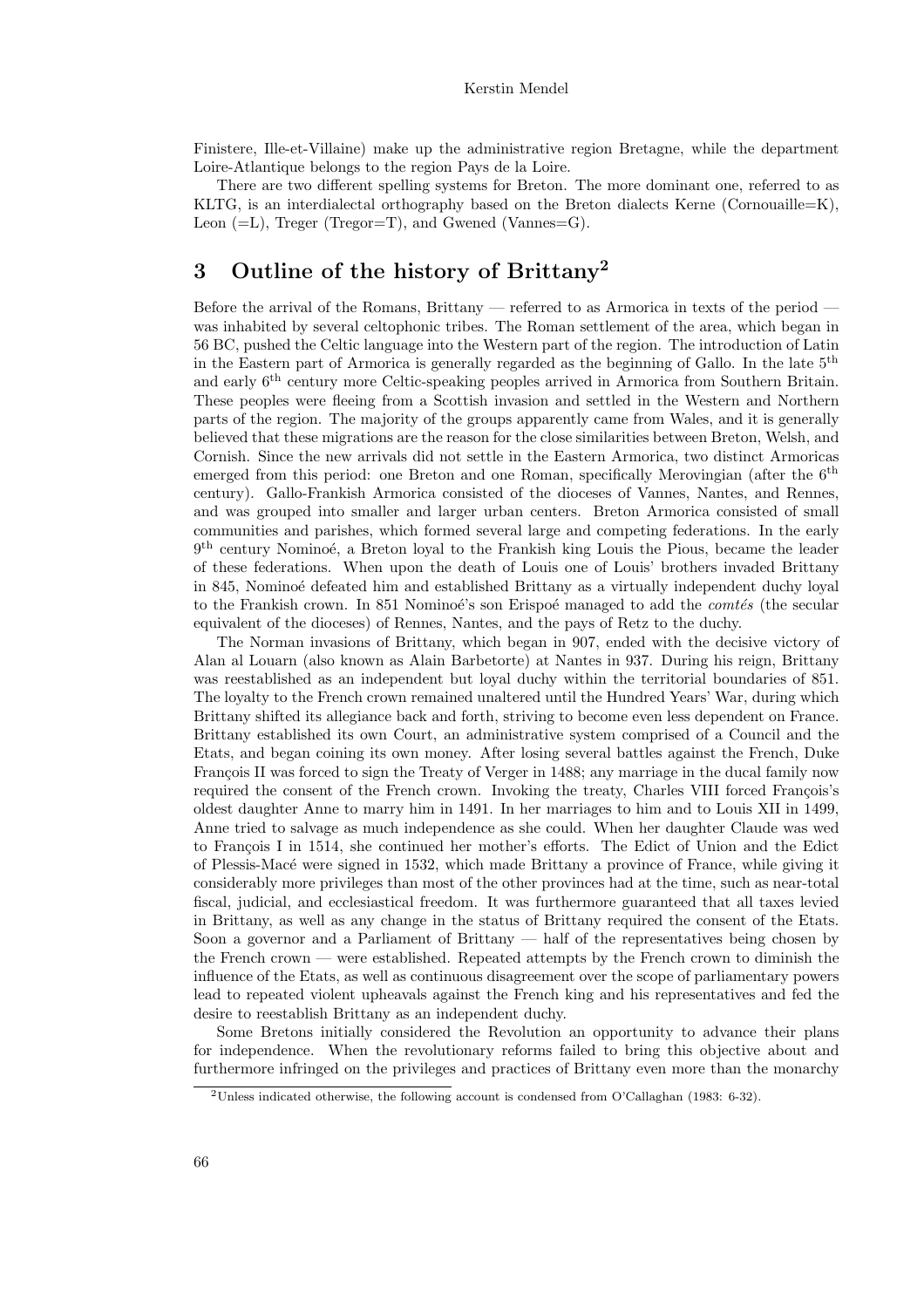had, a strong counter-revolutionary sentiment arose. This current found its expression to a large extent in the chouannerie, which was at the same time a religious movement, a royalist political movement, and a Breton political movement. The chouannerie first broke out in 1793, and was fueled just as much by the desire for independence as by the resentment of the revolutionaries' anti-clerical attitude, and the hatred of the impending compulsory military service and the new financial policy. The revolutionary government reacted with repression and persecution of the movement's leaders, yet until the middle of the 19th century, any action perceived as a potential threat to Brittany brought about a new episode of the chouannerie's guerilla warfare in the region. It is interesting to note that the chouannerie was never linguistically motivated. The chouans were not against French, in fact the leaders of the movement were mostly French speaking.(Cf. McDonald 1989: 30)

In September 1790 the parliament of Brittany was suppressed and replaced by a court provisoire. Thus, the Etats never met to discuss the abolition of Brittany's privileges, which had been offered by the Breton delegates at the *Etats Généraux* in 1789 pending the Etats' approval. This was technically an illegal act, as were all administrative restructurings, such as the division of Brittany into 5 departments in 1789 and the formation of an administrative region Bretagne, made official in 1972.

## 4 Breton during and after the French Revolution

While the history of the Breton language is certainly connected to the history of Brittany — not to mention the central importance that Breton has in defining the modern-day Breton identity — it is important to see the two as separate, if intertwined, developments. One reason for this is that, as we have seen, a large region of Brittany has always been non-Breton-speaking. But even within Basse Bretagne a sociolinguistic division can be observed. As early as the 10th century, many of the educated and the nobility in both Upper and Lower Brittany spoke not only Latin, but also some form of French. By the time Brittany became a province of France, French had already been the language of nobility for several centuries. The first Breton dictionary, the Catholicon published in 1499, was a trilingual document listing French and Latin translations of Breton phrases. The Catholicon quickly became a popular reference for Breton-speaking Bretons with educational or commercial ambitions (cf. McDonald 1989: 28). The wealthy and the nobility hired tutors to for their children. By the 17th century, elementary schools (petits ´ecoles) organized by the clergy were also prospering. While these schools generally charged for their services, too, they were in principle free for the poor, although it is not clear whether any significant sections of the peasant population actually benefited from them. The teaching of the *petits écoles* apparently consisted largely of Catholic doctrine and some rudiments of Latin. Higher education was only available to the wealthy, and was firmly associated with Latin and French. Breton had a place in the religious education for the upper classes, too, but often only in oral recital. Instruction in reading on the other hand, always began with Latin and then moved on to French; reading Breton was dealt with last, if at all.

Virtually nothing of this system survived the Revolutionary legislation, aimed to a large extent at doing away with the institutions and practices of the Ancien Regime. Everyone was to be turned into a 'citizen' fully educated in the Republican ideals. Legislation passed in the fall of 1793 stated that in order for the new citizen's rights to become general knowledge, all children would need to

"'learn to speak, read and write the French language.' Additional decrees  $(\ldots)$ barred nobles and ecclesiastics from teaching, and stated that public education everywhere was to be conducted such that 'one of its prime benefits be that the French language become, in a short space of time, the language familiar to all parts of the Republic'  $(\ldots)$  Moreover, 'in all parts of the Republic instruction is to be given in French only'"(McDonald 1989: 27f).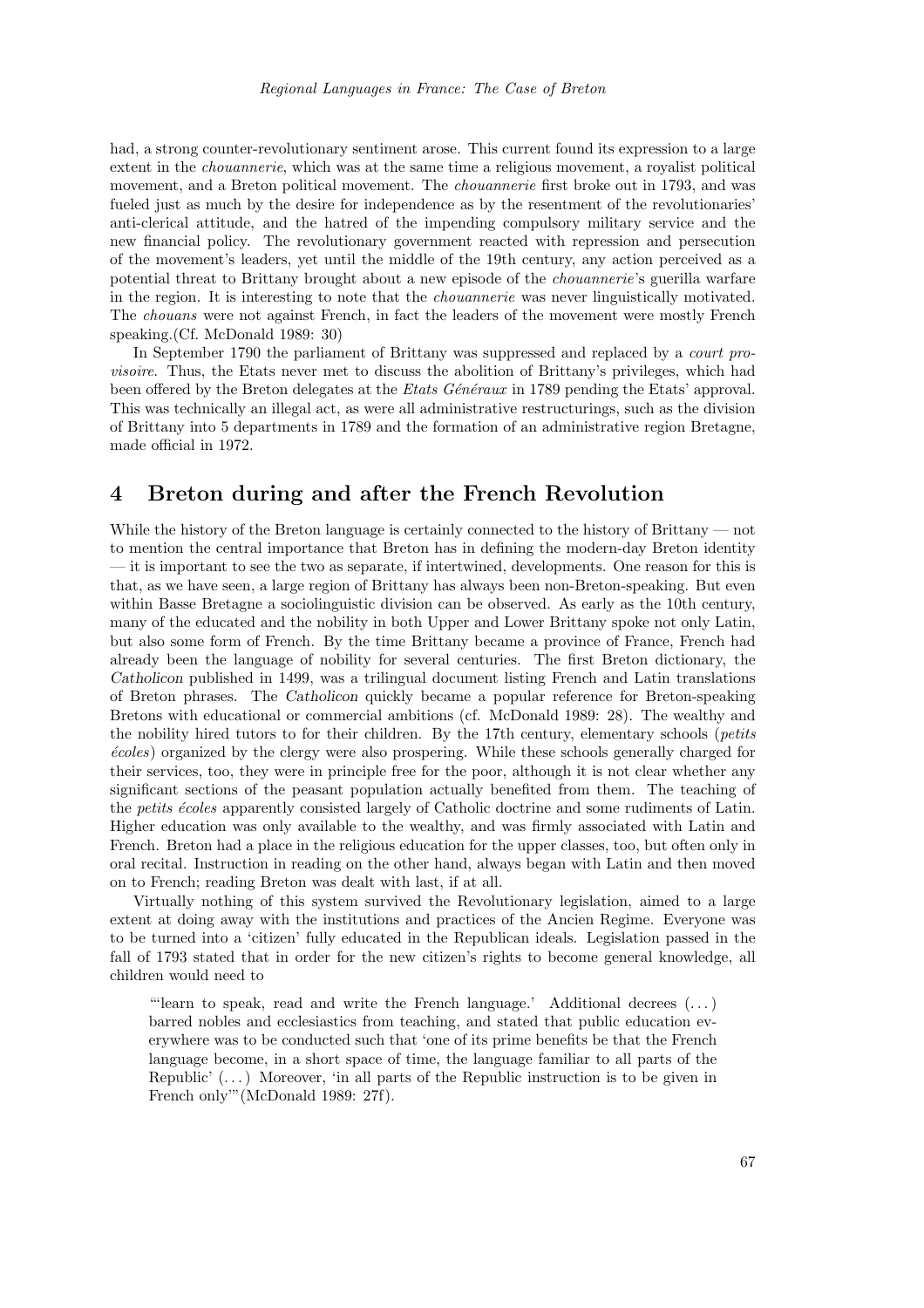#### Kerstin Mendel

The only aspect even partially compatible with this new system was the idea of using Breton as a teaching aid in the instruction of French, which had arisen in the area around Leon just before the Revolution. This concept aimed to ease the instruction of the new (French) with the help of the familiar (the Breton acquired at home), and was further legitimized by the law of 27 brumaire an III (17 November 1794), which phrased the issue of the language of instruction slightly differently: "'education will be given in French', and 'the local idiom can only be used as an auxiliary means'" (McDonald 1989: 29).

The somewhat lenient attitude towards the local idioms is also reflected in the decree of the National Assembly of 1790 to have all of its texts translated into the regional languages. Although the decree was duly carried out, it proved difficult to find enough people who had a sufficient command of written Breton. Later on however only anti-Revolution pamphlets were written in Breton. After 1793 no more official texts were written in Breton, the new Republicans were against it.

A nationwide investigation into the idioms of France launched in 1790 revealed that only one-fifth of the population could actually speak French, less than 2/3 understood it, and more than one-third did not know French at all (McDonald 1989: 29). The sustained insurrection in Brittany after 1792 (see above) caused the new regime to associate Brittany and Breton with reactionary and counter-revolutionary forces. Unsurprisingly, a report on 'Foreign idioms and the teaching of the French language' presented to the Committee of Public Safety in 1794 states

"the idiom known as bas-breton, and the Basque idiom and the German and Italian languages have perpetuated the reign of fanaticism and superstition, and assured the domination of priests and nobles  $(\ldots)$  [they have] prevented the revolution from penetrating into nine large departemans [sic], and can favor the enemies of France" (McDonald 1989: 32).

#### The report observes that in Brittany

"ignorance perpetuates the yoke imposed by the priests and nobles; there citizens are born and die in error: they do not even know yet that new laws exist. The inhabitants of the countryside only understand Breton: it is with this barbaric instrument of their superstitious ideas that the priests and the intransigents hold them under their sway, direct their conscience, and prevent citizens from knowing the laws and from loving the Republic" (McDonald 1989: 32).

One of the initial reactions to these findings was the establishment of 'French language teachers' in Brittany and in areas perceived as having a 'foreign link,' such as the Rhine and the Catalan regions and Corsica. These teachers were to receive a state-financed, fixed salary, and to instruct the general public in French and *civisme*, or Republican citizenship, free of charge. Due to financial difficulties, the number of non-paying students soon had to be limited to one quarter of a class, and when towards the end of the Revolutionary period, the notion of a fixed salary was abolished for similar reasons, many teachers could no longer support themselves and gave up. (McDonald 1989: 33)

During the Consulate and the First Empire, the secondary education become a focus of interest for lawmakers, since the new bureaucracy was in dire need of well educated civil servants. The first lycées were created, where grammar, mathematics, and (secular) Latin dominated the syllabi and French was the exclusive language of instruction. Primary education meanwhile was largely neglected. A law of 1802 tried to make the local communes responsible for financing elementary schools in their districts, though most cities could not afford to do this. While in the Finistère combined efforts of the bishop and the prefect — one seeking to increase recruitment to the clergy, the other looking for qualified administrators — boosted the number of both elementary and secondary schools to one of the highest in Brittany, the qualification of the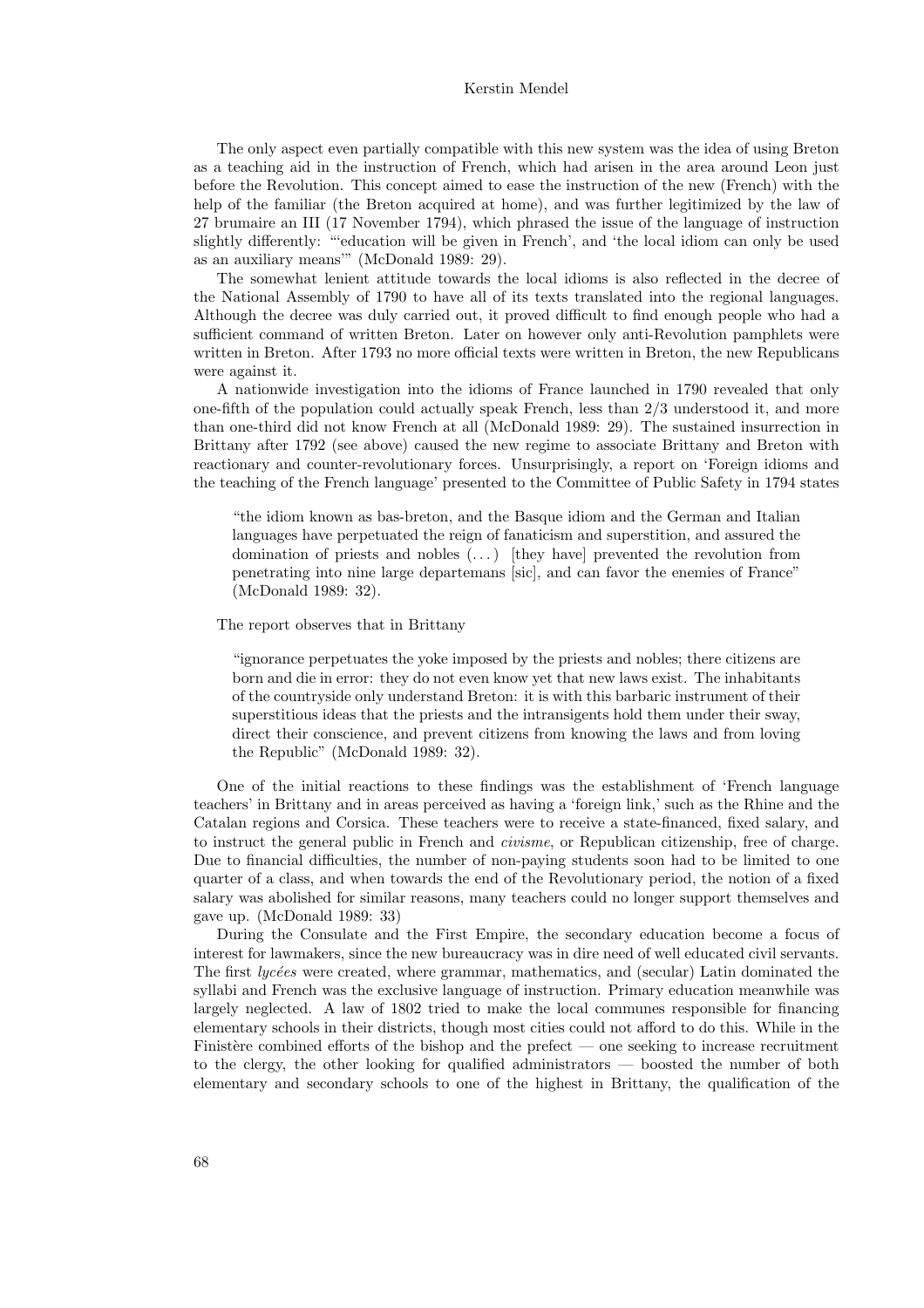instructors in rural areas remained largely insufficient and the content of the instruction was often still restricted to religious education in Breton.

While Catholic catechism was once more tolerated as a school subject during and after the Napoleonic era, legislation was unclear as what place it should occupy in the general syllabus (cf. McDonald 1989: 38f). Thus, responding to complaints from local Breton Republicans about teachers using exclusively Breton texts, the Prefect of Finistère merely suggested the use of bilingual catechisms to the bishop. The Prefect pointed out that translated editions could help the students acquire French, and that similar bilingual catechisms had already been issued for the Walloons in Northeastern France. The bishop flatly refused, stating that religious instruction in the 'familiar' language was one of the main factors attracting students, and that furthermore the fact that not even a unified edition for the four Breton dialects could be realized prohibited any attempt at compiling a French-Breton edition (McDonald 1989: 39). All over Brittany, the battle lines were being drawn this way.

In the meantime the Education Committee for the arrondissement of Brest voted in 1836 that the use of Breton would henceforth be forbidden in their local public schools. It would be several decades before the same drastic decisions would be taken on the national level. The earliest report of a later on widespread practice for teaching French also comes from the Brest area. In 1833, an Inspector described a pedagogical method that involved

"the children watching each other for a word of Breton. Anyone who inadvertently uttered a word of Breton had to hold 'quite a heavy piece of wood (. . . ) and cannot take part in the games until he has heard one of his friends speaking Breton.' The piece of wood was then passed on to the next child caught in the act, and so on" (McDonald 1989: 47).

This device, which is now generally known as the symbole, apparently was never the subject of any official directive and generally not well-regarded in official circles. Nonetheless, it persisted as a teaching method for several decades.

Nationwide, significant changes started in the early 1880's, when Jules Ferry became Minister of Education. Legislation passed during his term instituted the *école laique* to provide free, compulsory, secular (and, ideally, politically neutral) education, and sought to resolve the conflict with the clergy by banning all religious education from the schools. Further legislation later in the same decade made French the exclusive language of instruction in all schools. In 1889, a General Inspector named Carré, who had been sent to Brittany to help implement the new laws on education, proposed a new, progressive approach to teaching French from the beginning of formal instruction, which today might be called the 'direct method.' The arguments he used to defend the exclusion of Breton from the manner of instruction he proposed reflect the views of Breton with respect to education held at the time. Teaching solely in Breton would amount to abandoning the national language in Brittany, and the mere fact that Breton had at least 4 different dialects — some Bretons argued that Breton had as many dialects as it had communes (cf. McDonald 1989: 45) — made uniform bilingual education impossible. Furthermore, he considered Breton unfit for schooling because it was chaotic, possessing no written grammar, and offered no possibility of external, scholarly relations. Carré cited reports which described Breton children as neglected, insufficiently clothed and fed, and in essence intellectually retarded, with a vocabulary of no more than 500 words at school age. Breton was thus a primitive language, which could not compete with French, and the amount of Breton a child knew when entering school not to be overestimated when assessing the language as an educational tool. According to Carr´e, Breton was at the most to be used in easing the acquisition of basic vocabulary in the initial stages and only in "a restricted and well determined way" (McDonald 1989: 49). The use of Breton by children in the playground should be permitted since they would otherwise tire too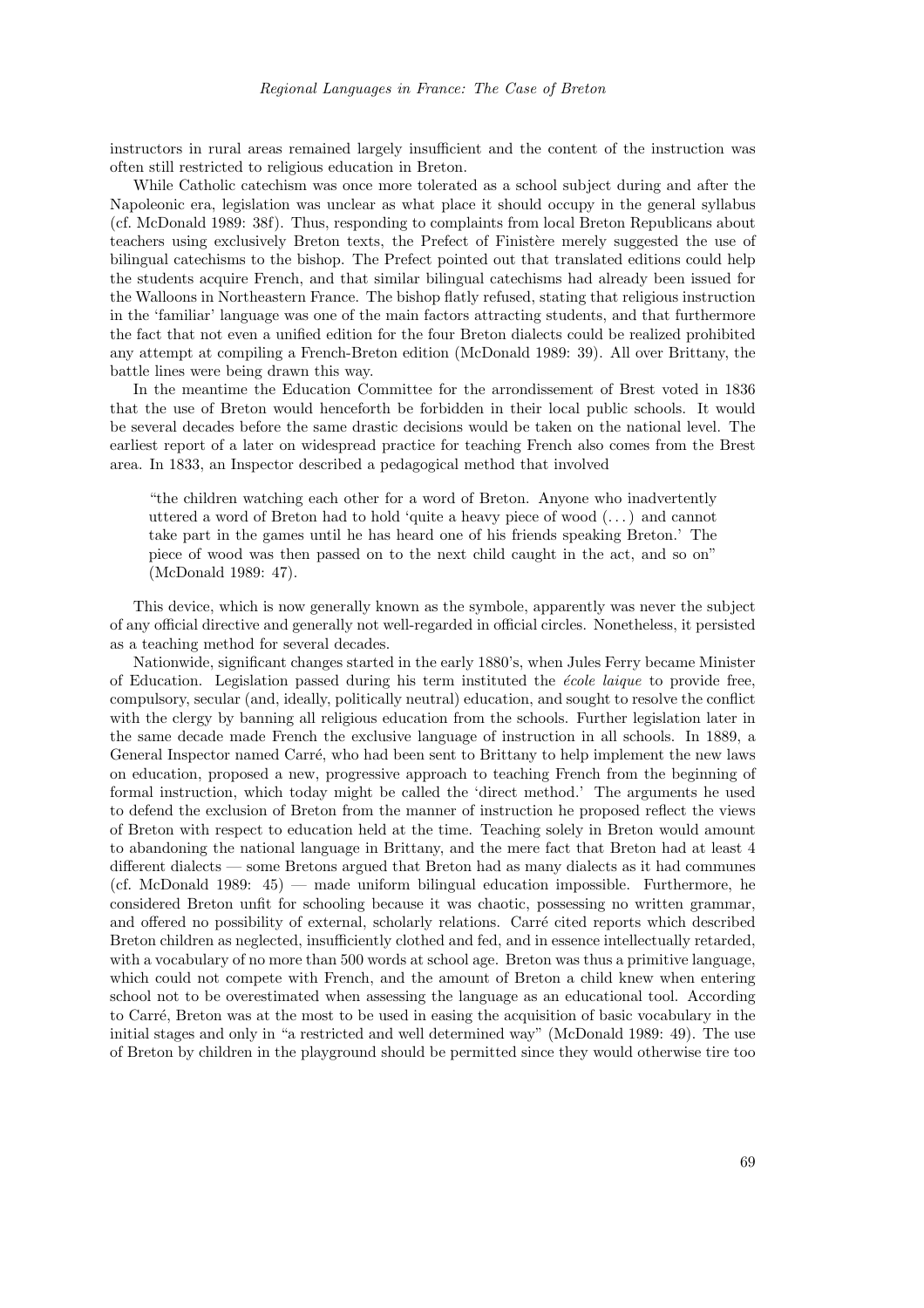quickly. While Carré's new method in principle abolished the symbole, the use of this device apparently persisted in some regions.<sup>3</sup>

# 5 Developments in the  $20<sup>th</sup>$  Century

#### 5.1 The Breton Movement: First and Second *Emsav*

One of the difficulties in research on Breton and the 'Breton movement' is that the term has no clear-cut definition and thus may vary in meaning from one author to another. It is sometimes used to "describe a wide range of cultural, linguistic, economic, and political activities in Brittany and applied to an ever-changing array of societies and groups, united only by a common commitment to some aspect of Breton language, culture or politics" (McDonald 1989: 73). As a self-ascription, it is usually limited to groups fighting for a 'Breton world,' in which the Breton language is of central importance. The nomenclature commonly found in French is more telling. While *le mouvement breton* is used by the general public and by members of this self-defining movement speaking to 'outsiders,'  $emsav^4$  is preferred within the movement. The term  $emsav$  is virtually unknown outside the movement and often has definite historical or political semantics, especially when used in French. Following movement's nomenclature, members of the *Emsav* are referred to as militants (les militants, French; an emsaverien or ar stourmerien, Breton) by most authors; the term 'activist' is dispreferred by certain militants due to its "pejorative connotations, suggesting, for example, mindless bomb-throwing" (McDonald 1989: 74).

Breton militants distinguish three periods of their movement, which are also called *emsavs*: the period of the first *emsav* before World War I, the second *emsav* from 1919 to 1945, and the contemporary period called the third  $emsav^5$ . The three emsavs differed significantly in scope and objectives. The first *emsav* arose primarily as a reaction to the perceived threat of the legislation of the 1870's to Breton, and to the strong waves of emigration from rural, underdeveloped Brittany to the more industrialized regions of France. Alarmed by statements such as the address of the sous-prefet of Morlaix to teachers, "Surtout, rappelez-vous messieurs, que vous n'êtes établis que pour tuer la langue bretonne" [Most of all, gentlemen, remember that you are installed only to kill the Breton language] (Lebesque 1970: 97), members of the first emsav strove to emphasize linguistic distinctiveness and to preserve the region's character and traditions. The necessity for all French to unite in the face of the enemy brought an end to the activities of the first emsav. After the experiences of World War I, where a lot of the movement's leaders died, a new emsav emerged. A new generation of militants gave the movement in general a nationalist orientation, while internal quarrels over the exact goals caused several internal splits in the groups of the *emsav*, creating an almost unfathomable number of organizations, some of which continued to pursue regionalist goals. The plans announced by the Vichy regime to reestablish the traditional provinces of France, gave the militants new hope of achieving their goals. When the results fell short of their expectations, certain members of the emsav's extreme groups collaborated with the German to the extent of forming a Breton military unit. Several of these militants were killed by the Resistance and the resentment felt towards their actions was extended towards the entire spectrum of the *emsav*. After the Liberation, the political and social repercussions were harsh and effectively ended the second  $emsav.^6$ 

<sup>3</sup>McDonald (1989: 76) points out that a 2 or 3 schools made use of the symbol in the late 1960's and early 1970.

<sup>&</sup>lt;sup>4</sup>Breton: 'uprising, revolt, movement'; neologism originally derived from Breton em sevel 'to stand up' (Mc-Donald 1989: 73).

<sup>5</sup>Unless indicated otherwise, the following synopsis is condensed from O'Callaghan (1983: 39-76).

<sup>6</sup>The movement became active again a few years later, partially in response to the legislation outlined in the next section, and gained momentum in and after 1968. This period (which still continues today) is known among militants as the third emsav.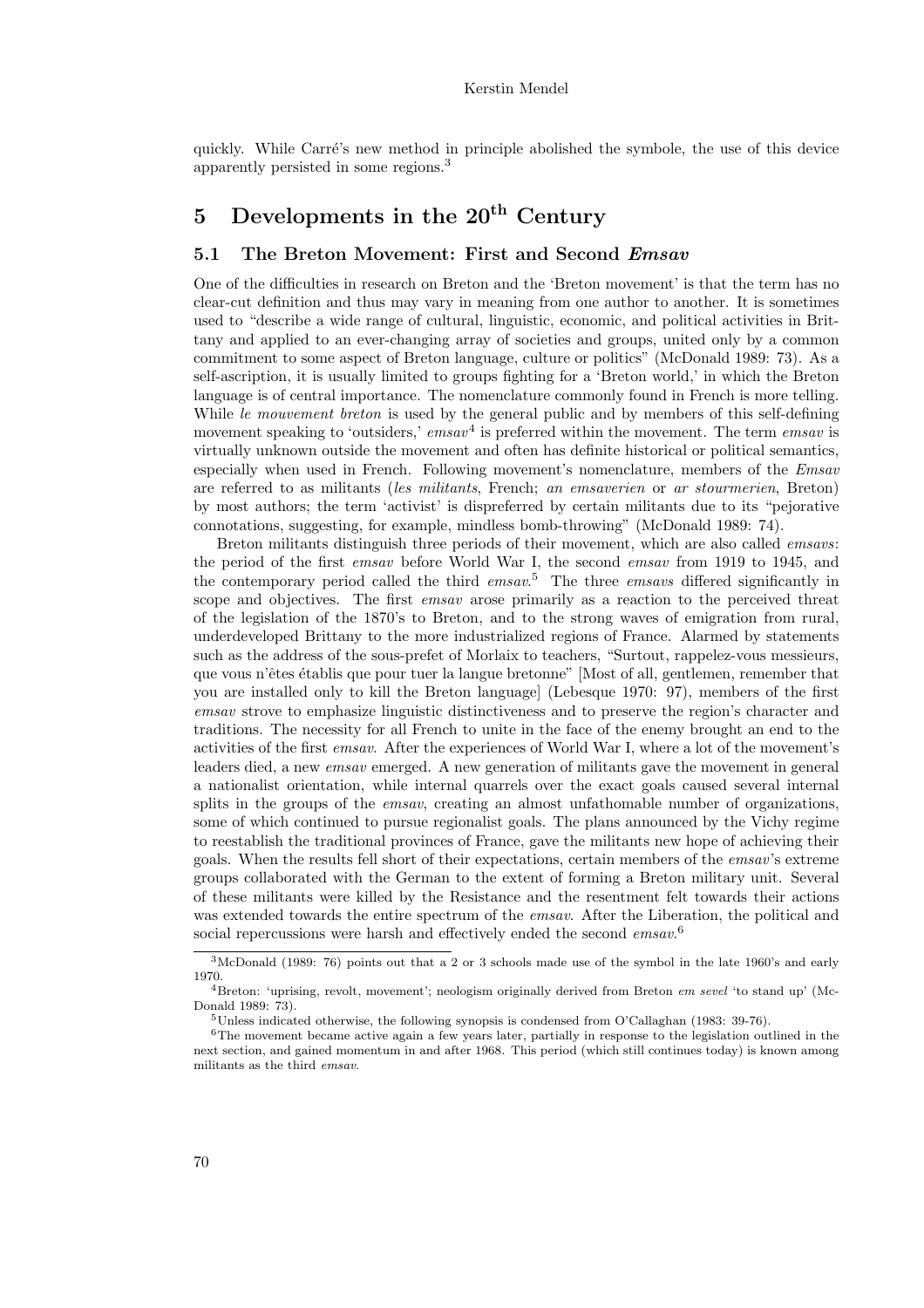#### 5.2 The Loi Deixonne and the Cultural Charter

On January 11 1951 the Loi Deixonne was passed, which aimed to "favoriser l'étude des langues" et dialects locaux dans les regions où ils sont en usage" [favor the instruction of the local languages and dialects in the regions where they are spoken] (O'Callaghan 1983: 97) and applied to four languages: Breton, Basque, Catalan, and Occitan. Corsican was added in 1974. The Loi Deixonne was reaffirmed by legislation in 1975 that declared that instruction in the regional languages and cultures may be offered at all levels of schooling. Since 1951 a variety of additional documents have extended and defined the scope of the Loi Deixonne, which now applies to the teaching of regional cultures in all of France and not just in the areas that possess a dialect. Furthermore, it has been specified that wherever different dialects of a language exist, teaching of the language should be based on the local dialect and spelling, even though, as O'Callaghan observes, this may arguably lead to linguistic disunity (O'Callaghan 1983: 97n). In primary education, one hour a week can be devoted to the teaching of a regional languages, within a prespecified area of the syllabus, provided there is a demand expressed by the parents concerned and the class has been approved the Inspector d'Académie. Assuming a certain demand and sufficient resources, one hour of regional language instruction may also be offered at the beginning of secondary education. Later on, this kind of instruction may occupy a maximum of three hours per week, if the class consists of at least ten students. After 1970 regional languages could form an optional paper in the baccalaureat — although only marks above 10 were included in the diploma — and become the second language in a modern language degree program.

In 1978 a unique 'Cultural Charter' for Brittany was signed. Aside from creating new cultural and administrative agencies and giving regional TV and radio broadcasts more airtime (until that time the broadcasts were sparse and seldom longer than a few minutes), the charter created a separate Breton language option from 8th grade to the baccalaureat and improved the training standards for teachers of Breton. This aspect was to become effective at the *rentrée* (i.e. the beginning of the winter semester) 1979. Contrary to the lawmakers' expectations however, the number of high school students enrolled in any kind of Breton classes dropped almost 50% at the collège level and  $20\%$  at the lycée level (cf. McDonald 1989: 62). As McDonald points out, one of the reasons for this was probably that the schools received the information about the new language option or too late to make arrangements for the upcoming school year. Another reason was the strange circumstance that while the new charter was meant to increase the demand for Breton teachers, there still was no possibility to major in Breton, and the Minister of Universities had not signed the charter; full-time Breton teachers were thus not available.<sup>7</sup> As McDonald determined, however, neither circumstance may have been the main factor causing the demand for Breton to drop in such a way. In the eyes of many students, the new option had not only devalidated the old (and still available) voluntary courses, but transformed Breton in school from an "interesting extra" into a regular course; and following the age-old student logic that school and fun are mutually exclusive, the once fun subject was now regarded as work. (McDonald 1989: 66)

### 5.3 Contradictions in the Government Approach to Minority Languages

Although the Loi Deixonne certainly seems a turning point in the French lawmakers approach to minority languages, this did not put an end to government representatives' hostile comments regarding the status of regional languages. In March 1960 Michel Debré said in Rennes that "il n'y a pas pour la France de politique bretonne, il y a une politique française en Bretagne" [For France, there is no Breton policy, there is only a French policy in Brittany] (Mordrel 1973: 460),

<sup>&</sup>lt;sup>7</sup>Since the publication of McDonald  $(1989)$  — which is the most recent comprehensive analysis I could locate — the status of Breton has improved in this regard, as well. However, I was unable to find any indication of exactly when (or why) this change came about.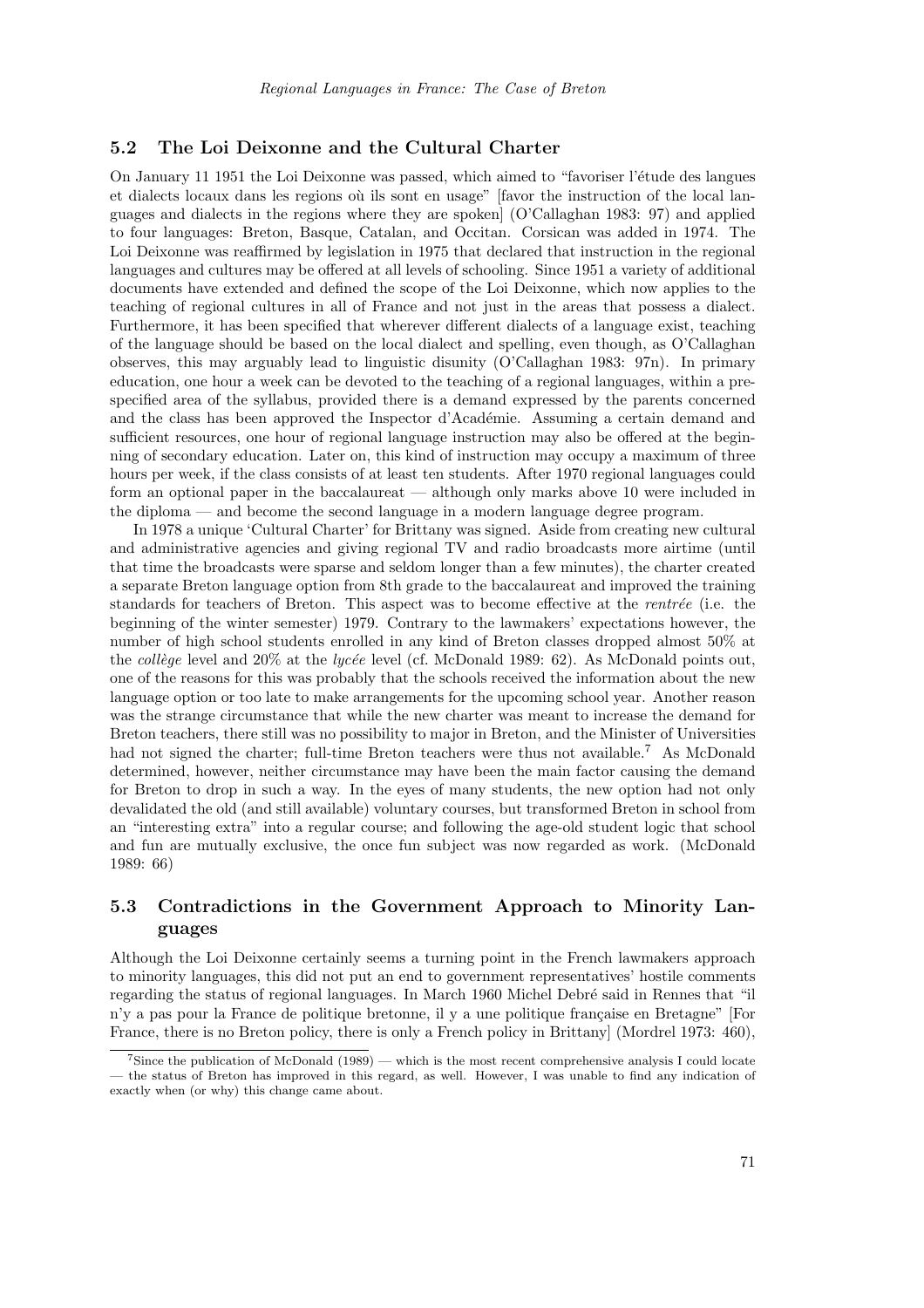#### Kerstin Mendel

three months later the Debré decree created the administrative region Bretagne, excluding the (industrially relatively prosperous) department Loire-Atlantique.

While the French government thus opposed attempts to express a regional identity in their own country, they openly supported some aspiration towards independence abroad. The contrast between the comments mentioned above and the remark Charles de Gaulle made during his visit to Canada in 1967 "Vive le Québec libre" could not be greater. The reactions this statement caused among the Breton militants — and in other regional movements — is well summarized by Lebesque:

"Grand dieux. Ce livre n'aurait aucune raison d'être si les Bretons possédaient le statut que le colon anglais concede aux Québequois: gouvernement autonome, Assemblée élue, enseignement obligatoire de la langue nationale." [Great gods. This book would have no reason for being if the Bretons had the status that the English colony concedes to the Québecois: autonomous government, and elected assembly, obligatory teaching of the national language.  $-$  ed.] (Lebesque 1970: 194)

As O'Callaghan (1983: 94n) points out, Algeria gaining independence quite likely was another factor agitating the regionalists. Breton militants saw themselves in a colonial situation and being an ethnic entity, two strong similarities to Algeria that they persistently pointed out both to government representatives and to the *emsav*'s members and recruits.<sup>8</sup>

This contradictory stance of the French government continued throughout the 1970's. Despite several proposals in favor of increased regional autonomy, and repeated official statements in support of such changes, the development towards more centralization was ultimately upheld. Meanwhile the Prime Minister of Quebec and leader of the separatist party received a warm welcome during his visit to France in 1977, and was almost treated like a head of state; he was awarded the Grand-Croix de la Legion d'Honneur and given every reassurance that France would support Quebec whichever course it should chose to take. (O'Callaghan 1983: 103)

Since then the French government seems to have become somewhat more supportive of regional languages within its own territory, which in the case of Breton can be concluded from the fact that Breton language and literature can now be studied at virtually all universities in the region, albeit not to the same extent at all schools. However, the way the French government has dealt with the European Charter for Regional or Minority Languages<sup>9</sup> clearly indicates that France still has a long way to go before its minority languages will have a clear and secure legal status. The European Charter for Regional or Minority Languages was passed by the European Council in 1992. While most EU countries ratified the Charter within a relatively short amount of time, France refused to sign it. The same year, the French Constitution was amended and the sentence "La langue de la République est le français" is added to Article II. During the summer of 1998, a commission was set up to assess the current policies regarding minority languages in France and to propose guidelines for future policy making. The commission's final report, which was submitted to French Prime Minister Lionel Jospin in July 1998, stressed that the place given to minority languages in France should illustrate, accompany, and support the goals France pursued on the international level, i.e. a focus on "Europe, decentralization,  $francophonic$ , and multilingualism"  $10$ . Jospin subsequently affirmed that France was still very interested in ratifying the Charter and announced he would sign it on May 7, 1998. On that date, Jospin did sign the Charter, yet on May 6 the French president Jacques Chirac already requested the Conseil Constitutionel ('Constitutional Council') to verify whether the Charter was compatible with the French constitution. In June 1999 the Conseil Constitutionel declared that the obligations imposed on France by the Charter do not conflict with the French constitution,

<sup>8</sup>An execellent example of the latter is the Livre Blanc et Noir de la Langue Bretonne (Galv 1969).

 $^9\mathrm{A}$  full text English version of the Charter can be viewed at:

http://www.parlinkom.gv.at/pd/pm/XXI/I/texte/004/I00437.html

 $10$ http://www.culture.gouv.fr/culture/dglf/lang-reg/presentation-lang-reg.htm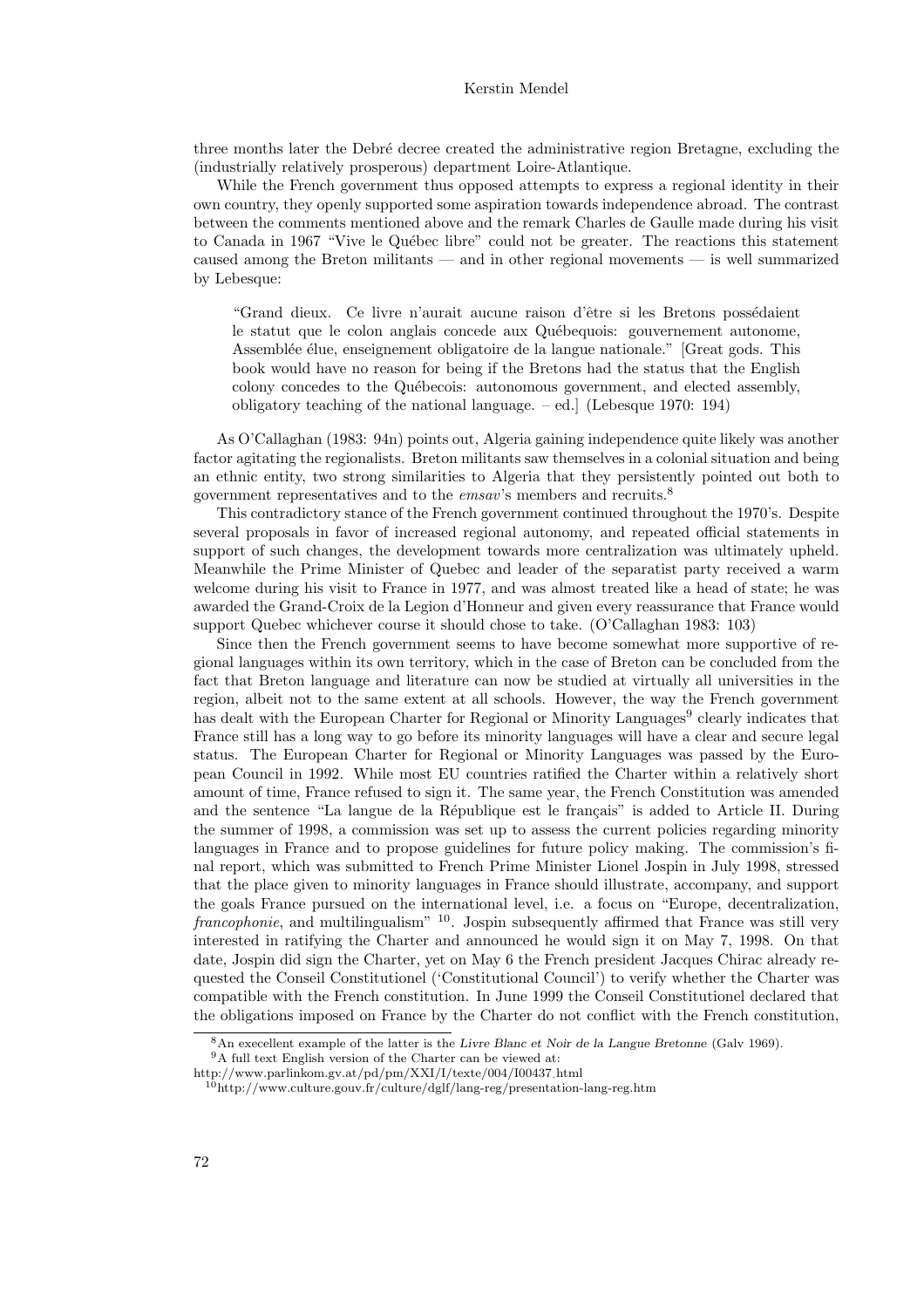with the exception of article 7 and, more significantly, the preamble of the Charter. The conflict was said to arise to the extent that these sections of the Charter give "specific rights to speakers of regional or minority languages in the territories where these languages are spoken" <sup>11</sup>. In June 1999 proposition by Prime Minister Jospin to amend the constitution, allowing France to ratify the Charter, was turned down by Chirac. The French president said he refused to initiate any changes to the constitution that "would attack the fundamental principles of the Republic," a statement that caused demonstrations by supporters of regional languages, especially in Brittany. A subsequent suggestion by Jospin for new legislation to develop regional languages 'independently' from the still unratified Charter was also rejected.

#### 5.4 Diwan

Since the Breton language is perceived by the members of the Breton movement as the basis for the Breton identity, there has always been a strong interest in preserving that language and passing it on to future generations. Already aspiring to emulate the by then well established system of Welsh education, Breton militants finally became convinced that such a project was also viable in France in 1977, when they learned of a Basque medium school in Southern France. In April 1977 the organization Diwan (Breton: 'seed; germination') was founded as an 'association' and the first Breton immersion nursery school opened on May 23 of the same year. Within the first 2 years, Diwan nursery schools were opened in 8 different towns in various parts of Brittany, causing militants to rejoice "Diwan 'zo a tiwana˜n" ("Diwan (the seed) is germinating"). However, the 'germination' was by no means an easy or untroubled process. Determined to offer its services for free, Diwan has often faced severe financial difficulties throughout its history. Initially, the organization's only funds were the money raised by its members and the slim grants available through the Cultural Charter. (McDonald 1989: 180)

During the 1980s Diwan managed to get official approval to expand its educational program and now offers immersion schooling from the level of nursery schools all the way to the baccalaureat, though there are at present only 5 *collèges* and one *lycée* in all of Brittany. According to their website, 2761 students are registered at the 39 Diwan schools for the 2003/04 school year. Up to the 2nd year of middle school, all subjects are taught exclusively in Breton; French is then introduced as a first foreign language with a special status, in the sense that French gradually becomes a second instructional language, used, for example, for mathematics and computer science.<sup>12</sup> The organization also continues to provide free schooling and is developing plans for a school in Paris,<sup>13</sup> despite continuing financial difficulties. At the completion of this paper, a new obstacle has arisen for Diwan. The Regional Council for Brittany has offered to grant 100,000 Euro as an exceptional advance on its 2004 subvention in order to provide the organization with a financially secure start into the new year. In exchange, Diwan is to enter into talks with the National Minister of Education that aim at integrating its schools into the regular public education system. This would mean that Diwan could only offer a form of bilingual education in which French and Breton are given equal status from the very beginning. The only alternative to this radical change apparently would be a full withdrawal of support for Diwan as a (partially) statefunded school, which would force the organization to become a private, tuition-funded school organization.<sup>14</sup> The outcome of this latest struggle remains to be seen.

 $11$  "des droits spécifiques à des locuteurs de langues régionales ou minoritaires, à l'intérieur de territoires dans lesquels ces langues sont pratiquées," quoted from:

http://perso.wanadoo.fr/fanch.broudic/pajennou/archives.charte.html#PageTop

 $12c$ f. http://www.diwanbreizh.org/sections.php4?op=viewarticle&artid=4

<sup>13</sup>According to:

http://www.diwanbreizh.org/article.php4?sid=782&mode=thread&order=0 http://diwanparis.free.fr/

<sup>14</sup>Cf. http://217.136.252.147/webpub/eurolang/pajenn.asp?ID=4541

http://www.diwanbreizh.org/article.php4?sid=850, accessed via www.diwanbreizh.org on 12/18/2003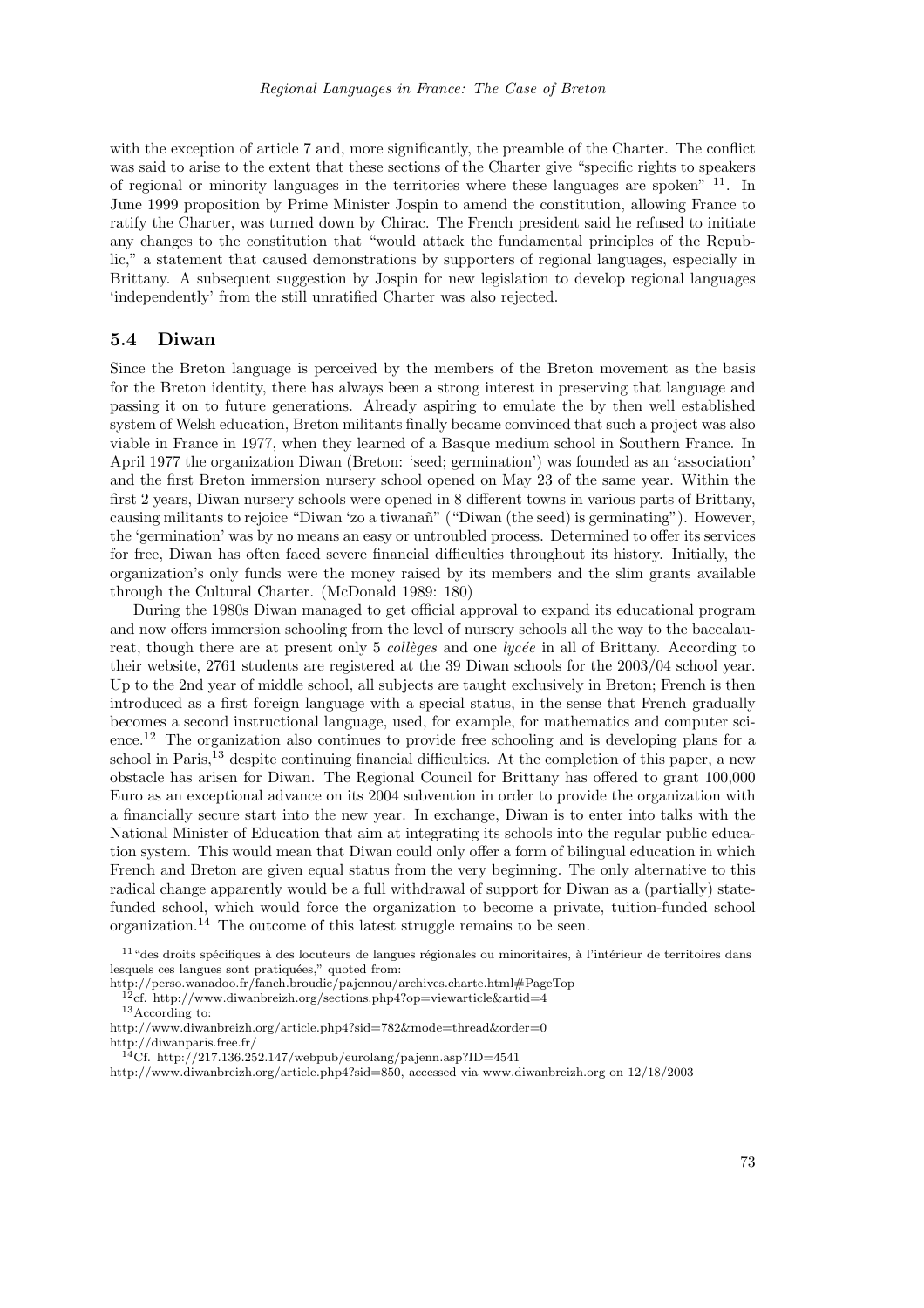### 6 Summary

While the Breton duchy certainly possessed a significant degree of autonomy, Brittany also always displayed a certain amount of loyalty and allegiance to the French crown. Thus it would seem that the objective of a return to Brittany's independence — as it is still pursued by parts of the Breton movement — is based on an idealized, if not distorted perception of the region's history.

This observation notwithstanding, it is also clear that the status of Breton decreased the more Brittany was integrated into the French administrative system. Furthermore, Breton  $\cdot$ like any other minority language on the territory of France — was seen as an obstacle to the total unity and equality of the French people during and after the French Revolution. In the eyes of many post-Revolutionary administrators, Breton was also associated with Catholicism, royalist movements, and resistance to the 'new system,' which provided further motives for repression. The opinion that Breton was an impoverished language, unfit for academic studies, also factored in the decline of the language.

In the 20<sup>th</sup> century the French government's approach seems to have switched from repressing minority languages to predominantly ignoring the issue. Official recognition of minority languages, as well as support in the form of affirmative language legislation always was always reticent and  $\sim$  as in the case of the European Charter for Regional or Minority Languages  $\sim$ well behind the policy making in other countries. Furthermore, there seems to be a double standard of supporting francophone language minorities abroad and affirming the importance of linguistic diversity on the international level, while severely impeding any comparable effort within their own country.

In the meantime, the Breton movement, or more precisely the *emsav* in its various stages, changed its course according to what it perceived to be the most pressing issues at the time. Responding both to the policies and actions of the French administration and more general social and political trends, the *emsav* has always been an acting as well as reacting force in the struggle to determine the status of Breton and Brittany. As the positions on both sides — government and  $emsav$  — are constantly being renegotiated, the outcome of this interesting linguistic and social issue is still open.

# Appendix